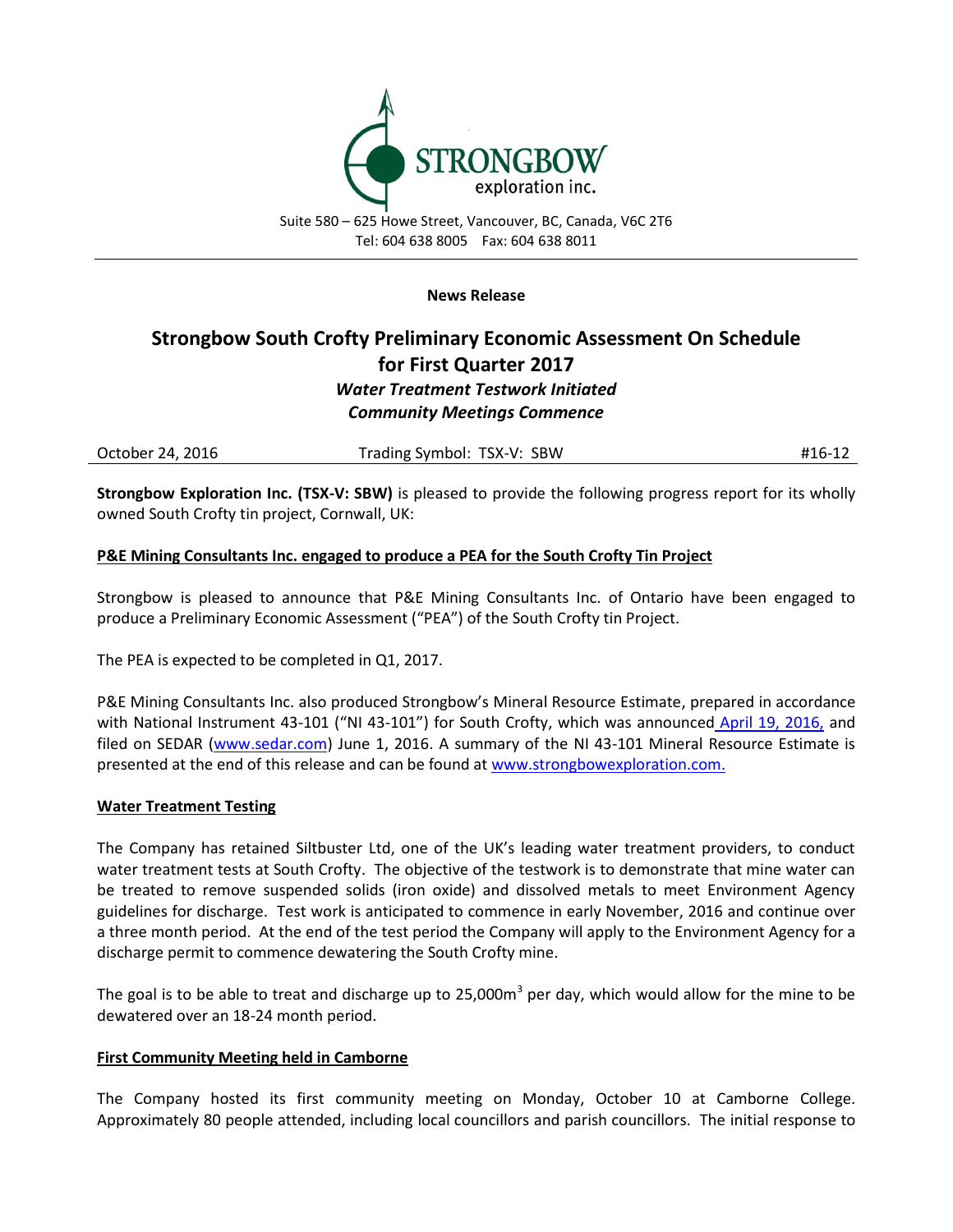the Company's plans regarding South Crofty was very positive and overwhelmingly supportive. Further community meetings will take place as development at South Crofty progresses.

Richard Williams, President & CEO stated "We have made excellent progress on the ground at South Crofty since completing the acquisition of the project in July this year. Engaging the local community and other stakeholders, and working on a continuous basis with the Environment Agency, the Mineral Planning Authority, and the local council is fundamental to the future success of this project. We look forward to publishing the PEA results and completing the water treatment tests in Q1, 2017."

# **About South Crofty**

The South Crofty tin project comprises an Underground Mine Permission area that covers 1,490 Hectares, an area which includes twenty six (26) former producing mines. Production records go back to 1592, but fullscale mining activities commenced in the mid  $17<sup>th</sup>$  century. The mine closed in 1998 as a result of the tin price collapse of 1985 and impending changes to mining laws and liabilities in the late 1990s.

A new Mine Permit was granted in 2013, and is valid until 2071, subject to certain planning consents being discharged.

Strongbow acquired the project from administration in July 2016 [\(see news release dated July 12, 2016\)](http://www.strongbowexploration.com/s/NewsReleases.asp?ReportID=755374&_Type=News-Releases&_Title=Strongbow-Completes-Acquisition-of-South-Crofty-Tin-Project-Cornwall-Uk), following the publication of a new NI 43-101 Mineral Resource Estimate (see news releases dated [April 19,](http://www.strongbowexploration.com/s/NewsReleases.asp?ReportID=745787&_Type=News-Releases&_Title=Strongbow-Releases-NI-43-101-Resource-Estimate-for-South-Crofty) [June 1,](http://www.strongbowexploration.com/s/NewsReleases.asp?ReportID=750936&_Type=News-Releases&_Title=Strongbow-files-Technical-Report-and-Resource-Estimate-for-the-South-Crofty...) an[d July 20, 2016\)](http://www.strongbowexploration.com/s/NewsReleases.asp?ReportID=755374&_Type=News-Releases&_Title=Strongbow-Completes-Acquisition-of-South-Crofty-Tin-Project-Cornwall-Uk).

The NI 43-101 Mineral Resource Estimate comprises two zones:

# 1. A **Lower Mine tin-only resource**;

| Lower Mine Mineral Resource Estimate at 0.60% Sn Cut-Off |                |          |                       |  |  |  |  |
|----------------------------------------------------------|----------------|----------|-----------------------|--|--|--|--|
|                                                          | Tonnes ('000s) | Sn Grade | Contained Sn (tonnes) |  |  |  |  |
| Indicated Resource                                       | 1,660          | 1.81%    | 30,000                |  |  |  |  |
| Inferred Resource                                        | 738            | 1.91%    | 14.100                |  |  |  |  |

# 2. An **Upper Mine polymetallic resource**, comprising tin, copper and zinc:

| Upper Mine Mineral Resource Estimate at 0.60% SnEq Cut-off <sup>(1-12)</sup> |            |                 |                 |        |        |  |  |
|------------------------------------------------------------------------------|------------|-----------------|-----------------|--------|--------|--|--|
|                                                                              | Tonnes (k) | Sn <sub>%</sub> | Cu <sub>%</sub> | $Zn$ % | SnEg % |  |  |
| Indicated Resource                                                           | 257        | 0.70            | 0.79            | 0.58   | 0.99   |  |  |
| Inferred Resource                                                            | 464        | 0.67            | 0.62            | 0.63   | 0.91   |  |  |

Additional detail can be accessed from the NI 43-101 Technical Report on the Company's SEDAR page or from Strongbow's website at [www.strongbowexploration.com](http://www.strongbowexploration.com/) , and key notes are provided below:

*(1) CIM definitions were followed for Mineral Resources.*

*(3) Mineral Resources are estimated by conventional 3D block modelling based on wireframing at a 0.50% SnEq cutoff grade and inverse distance to the power of 3 grade interpolation. The 0.5% Sn/SnEq cut-off for wireframing vs 0.6% Sn/SnEq cut-off for resource reporting is due to a shift to lower Sn prices between the commencement and finalization of this report.*

(4) *SnEq is calculated using the formula:*  $\%$ SnEq =  $\text{Sn\%}$  +  $(\text{Cu\%} \times 0.311)$  +  $(\text{Zn\%} \times 0.084)$ .

*<sup>(2)</sup> The Qualified Persons for this Mineral Resource estimate are: Richard Routledge, M.Sc. (Applied), P.Geo. and Eugene Puritch, P.Eng. of P&E Mining Consultants Inc.*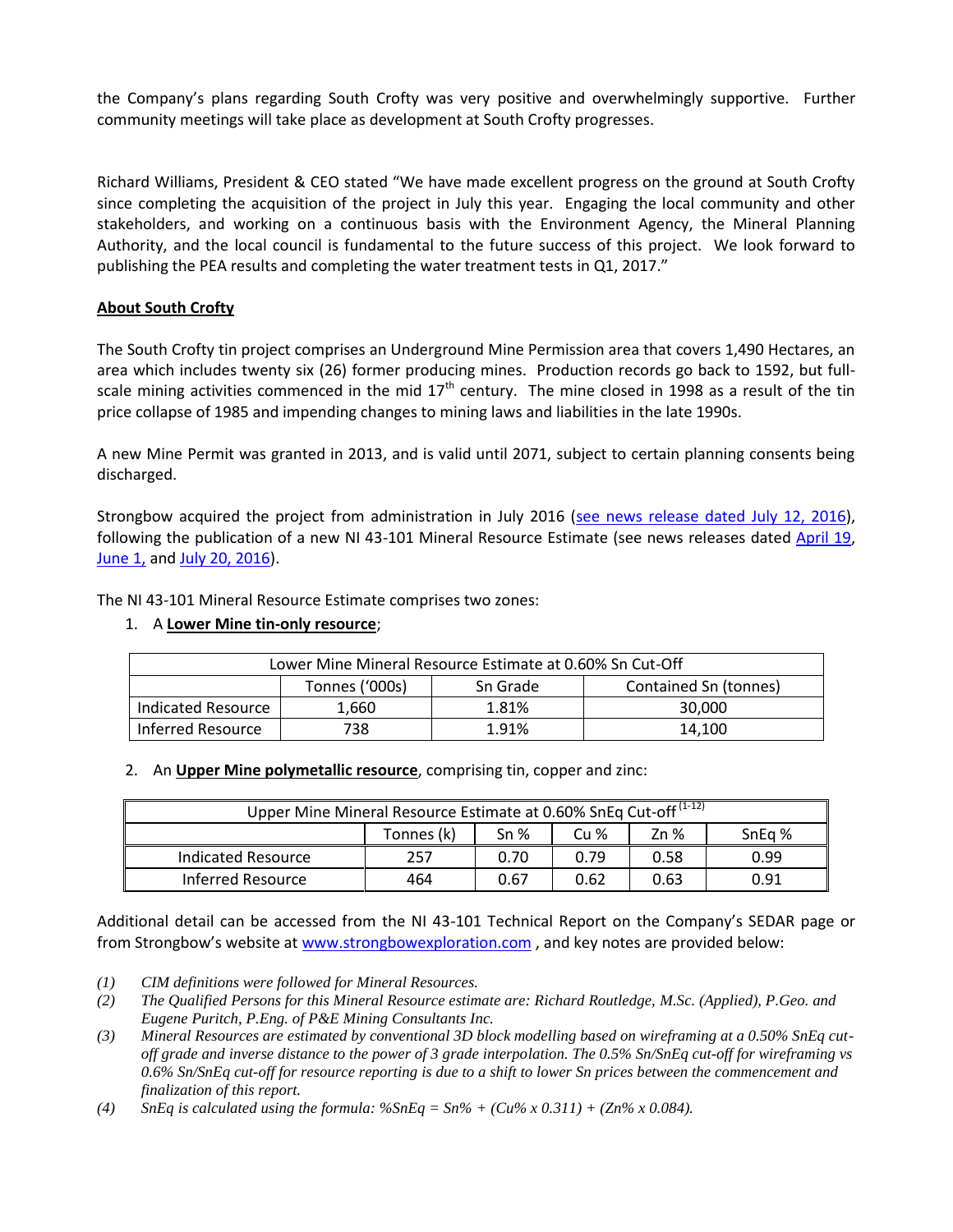- *(5) For the purpose of resource estimation, assays were capped at 20% Sn for the Lower Mine and 6% for Sn, 4% for Cu and 20% for Zn for the Upper Mine.*
- *(6) The 0.6% Sn/SnEq resource cut-off grade was derived from the approximate March 31, 2016 two year LME trailing average Sn price of US\$8.50/lb, Cu price of US\$2.75/lb, and Zn price of US\$0.90/lb, 88.5%, 85% and 70% respective process recoveries, smelter payable of 95% and Sn refining charges of US\$0.25.lb. Operating costs used were US\$55/t mining, US\$27/t processing and US\$9/t G&A.*
- *(7) Bulk densities of 2.77 tonnes/m<sup>3</sup> and 3.00 tonnes/m<sup>3</sup> have been applied for volume to tonnes conversion for the Lower and Upper Mine, respectively.*
- *(8) Mineral Resources are estimated from near surface to a depth of approximately 869 m.*
- *(9) Mineral Resources are classified as Indicated and Inferred based on drill hole and channel sample distribution and density, interpreted geologic continuity and quality of data.*
- *(10) The mineral resources have been depleted for past mining, however, they contain portions that may not be recoverable pending a future engineering study.*
- *(11) Mineral resources which are not mineral reserves do not have demonstrated economic viability. The estimate of mineral resources may be materially affected by environmental, permitting, legal, title, taxation, socio-political, marketing, or other relevant issues. There is no certainty that all or any part of the Inferred Mineral Resource will be upgraded to an Indicated or Measured Mineral Resource as a result of continued exploration.*
- *(12) Figures in table are rounded and may not sum exactly.*

### **About the Tin Market**

Approximately 350,000 tonnes of tin is consumed annually worldwide. Over 50% of the tin is used in high tech electronics, mainly in the form of lead-free solder. Major producers of tin include China, Indonesia, Peru, Bolivia and Myanmar. In 2016, the tin price has increased from a low point of US\$13,000 / tonne (US\$5.91 / lb) in January to its current level of approximately US\$20,000 / tonne (US\$9.09 / lb). For more information on tin, please visit [https://www.itri.co.uk](https://www.itri.co.uk/) (the International Tin Research Institute).

#### **Qualified Person**

Richard Williams, P.Geo. (BC), President & CEO of Strongbow and a Qualified Person under NI 43-101, has reviewed and approved the contents of this news release.

For additional information please contact Richard Williams at (604) 638-8005 or by e-mail at [rwilliams@strongbowexploration.com.](mailto:rwilliams@strongbowexploration.com)

**Blytheweigh (Financial PR/IR – London) Camilla Horsfall Megan Ray**

+44 (0) 207 138 3204

#### **ON BEHALF OF THE BOARD OF DIRECTORS**

*"Richard D. Williams"* Richard D. Williams, P.Geo

Neither the TSX Venture Exchange nor its Regulation Services Provider (as that term is defined in the policies of the TSX Venture Exchange) accepts responsibility for the adequacy or accuracy of this release.

*This news release contains "forward-looking statements" including but not limited to statements with respect to Strongbow's ability to successfully treat mine-water to Environmental Agency discharge guidelines, to obtain an increase to the water discharge permit and planning consents for the South Crofty tin project, to dewater the mine within the time-frames contemplated and to deliver a positive PEA for the South Crofty tin project.*